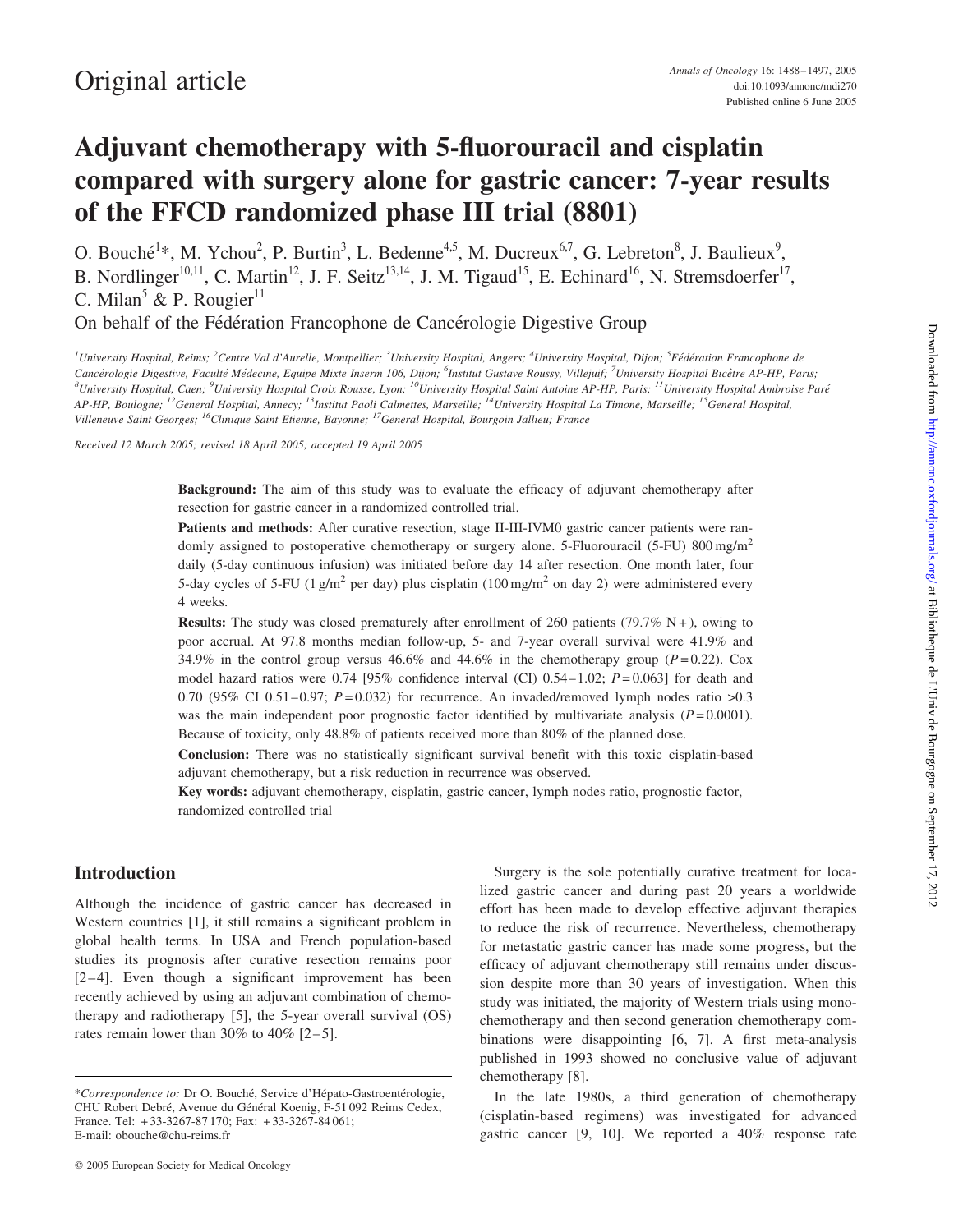and an acceptable level of toxicity with the use of cisplatin combined with a 5-day infusion of 5-fluorouracil (5-FU) (FUP) in a phase II trial [10]. On the other hand, preclinical studies have suggested that an early initiation of chemotherapy, at a time when the tumor burden is smallest, is more effective [11].

This was the rationale to evaluate the efficacy of early 5-FU followed by FUP in the adjuvant setting. In 1989, the Fédération Francophone de Cancérologie Digestive (FFCD) therefore initiated a multicenter randomized phase III study to compare surgery followed by chemotherapy or surgery alone in patients with gastric or cardial adenocarcinoma after curative resection (R0) and stage II, III or IVM0.

# Patients and methods

#### Patients

The study was conducted according to the principles of the Declaration of Helsinki and Good Clinical Practice guidelines. All the patients provided informed consent prior to inclusion in the trial, which was approved by the Bicêtre University Ethics Committee. The eligibility criteria included histologically confirmed adenocarcinoma of the stomach or gastro-esophageal junction; complete resection of the neoplasm defined as resection of all tumor with the margins of the resection testing negative for carcinoma (R0); lymph node (LN) metastases  $(pN+)$  and/or serosal invasion (pT3 or pT4) with no distant metastases [stage II through IVM0 according to the 2002 staging criteria of the Union International against Cancer (UICC)] [12]; a WHO performance status <2; adequate hematological (neutrophils  $\geq$ 2×10<sup>9</sup>/l; platelets  $\geq$ 150×10<sup>9</sup>/l), hepatic (bilirubin  $\leq$ 25 µmol/l; aspartate aminotransferase and alanine aminotransferase  $\leq 5 \times$  the upper normal limit), renal (creatinine  $\leq 130 \mu$ mol/l) and cardiac function; no post-operative complications; and early registration with treatment beginning before 14 days after surgery. The exclusion criteria were linitis plastica and concurrent active malignancy.

#### Study design and randomization

The study was a multicenter, prospective, randomized, controlled phase III trial with two treatment arms. After undergoing gastrectomy, patients were randomly assigned to the control (surgery alone) or treatment (postoperative chemotherapy) arm. Eligible patients were all registered at the FFCD center and randomized with stratification according to the institution and tumor site (stomach versus gastro-esophageal junction).

#### Surgical procedures

The surgical procedures suggested in the protocol were total or subtotal gastrectomy with curative intent and en bloc resection of the tumor with negative margins. A D2 lymphadenectomy according to the rules of the Japanese Research Society for the study of Gastric Cancer [13], was recommended. This procedure entails the resection of all perigastric LN, and some celiac, splenic or splenic-hilar, hepatic-artery and cardial LN, depending on the location of the tumor in the stomach. The operating surgeon completed an assessment form defining the extent of lymphadenectomy that was sent to the pathologist along with the surgery report, but no quality control was performed on surgery and pathology.

#### Chemotherapy administration and dose adjustments

The patients assigned to the treatment group received a two-stage postoperative chemotherapy. The first stage consisted of intravenous (i.v.) 5-FU 800 mg/m<sup>2</sup> per day in continuous infusion for 5 days initiated not later than 14 days after surgery. The second stage, which began 4 weeks later in the absence of WHO grade 4 toxicity, was the administration of four cycles of the FUP regimen, consisting of a 5-day continuous infusion of 5-FU 1 g/m<sup>2</sup> per day combined with cisplatin  $100 \text{ mg/m}^2$  i.v. over 1 h on day 2. On day 2, prophylactic medication consisted of i.v. antiemetics and hydration (2 l over 3 h before and after cisplatin). The cycles of FUP were repeated every 4 weeks (one cycle = 28 days). Routine blood analyses were carried out before each cycle of treatment.

In the event of WHO toxicity, the following dose reductions and treatment delays were planned. In cases of insufficient hematological function (neutrophil count  $\langle 1.5 \times 10^9 / 1 \rangle$  or platelet count  $\langle 100 \times 10^9 / 1 \rangle$  on day 28 of any cycle, treatment was delayed. For grade 3–4 gastrointestinal toxicities, thrombocytopenia and neutropenia, there were 25% 5-FU and cisplatin dose reductions. For grade 2 or greater cardiotoxicity, 5-FU treatment was discontinued. Cisplatin administration was discontinued in cases of grade 2 or greater neurological toxicity or if creatinine levels were  $>130$   $\mu$ mol/l.

#### Follow-up of patients

The postoperative baseline and follow-up investigations were standardized. The baseline assessments included a complete medical history and physical examination, a hemogram, and renal and hepatic function tests. An abdominal ultrasound or computed tomography (CT) scan and a chest X-ray were required before or after surgery. Before each chemotherapy cycle, the hemogram and the renal tests were repeated. All adverse events were graded using the WHO Toxicity Criteria.

Follow-up of both groups occurred at 3-month intervals for 2 years, then at 6-month intervals for 3 years, and yearly thereafter. This consisted of physical examination, complete blood count, liver-function tests, determination of CEA and CA19-9, and abdominal ultrasonography or CT scan. The patients also underwent chest X-ray every 12 months and upper endoscopy as clinically indicated. The site and date of the first recurrence and the date of death, if the patient died, were recorded. Disease recurrence was ascertained by means of clinical, radiological and (whenever feasible) histological examinations.

#### Statistical analysis

The primary end point was OS. Secondary end-points were disease-free survival (DFS) and safety. DFS was measured from the date of randomization to the date of the first occurrence of a neoplasic event (relapse or second malignancy) or the date of death from any cause. If no progression was reported and if no death occurred, data on DFS were censored as from the date when the absence of relapse was confirmed. OS was measured from the date of randomization to the date of death from any cause or the date of the last follow-up.

The planned sample size was 400 patients, with 200 patients in each arm. The planned duration of accrual was 5 years and the planned followup time was 2 years. This sample size was designed to provide the study with 80% power to detect a difference between 5-year OS of 40% in the surgery-alone arm and 55% in the chemotherapy arm [hazard ratio (HR) for death of 0.65], with two-sided type I error of 0.05.

At inclusion, the clinical variables were described as means or frequencies. Comparison of two groups based on patient characteristics was performed using the Student's *t*-test and the  $\chi^2$ -test. DFS and OS curves were estimated using the Kaplan–Meier method and compared using the logrank test (unadjusted analysis) for all the eligible patients on an intentionto-treat basis.

An uni- and multivariate prognostic analysis was also prospectively planned. The two study arms were compared using Cox's proportional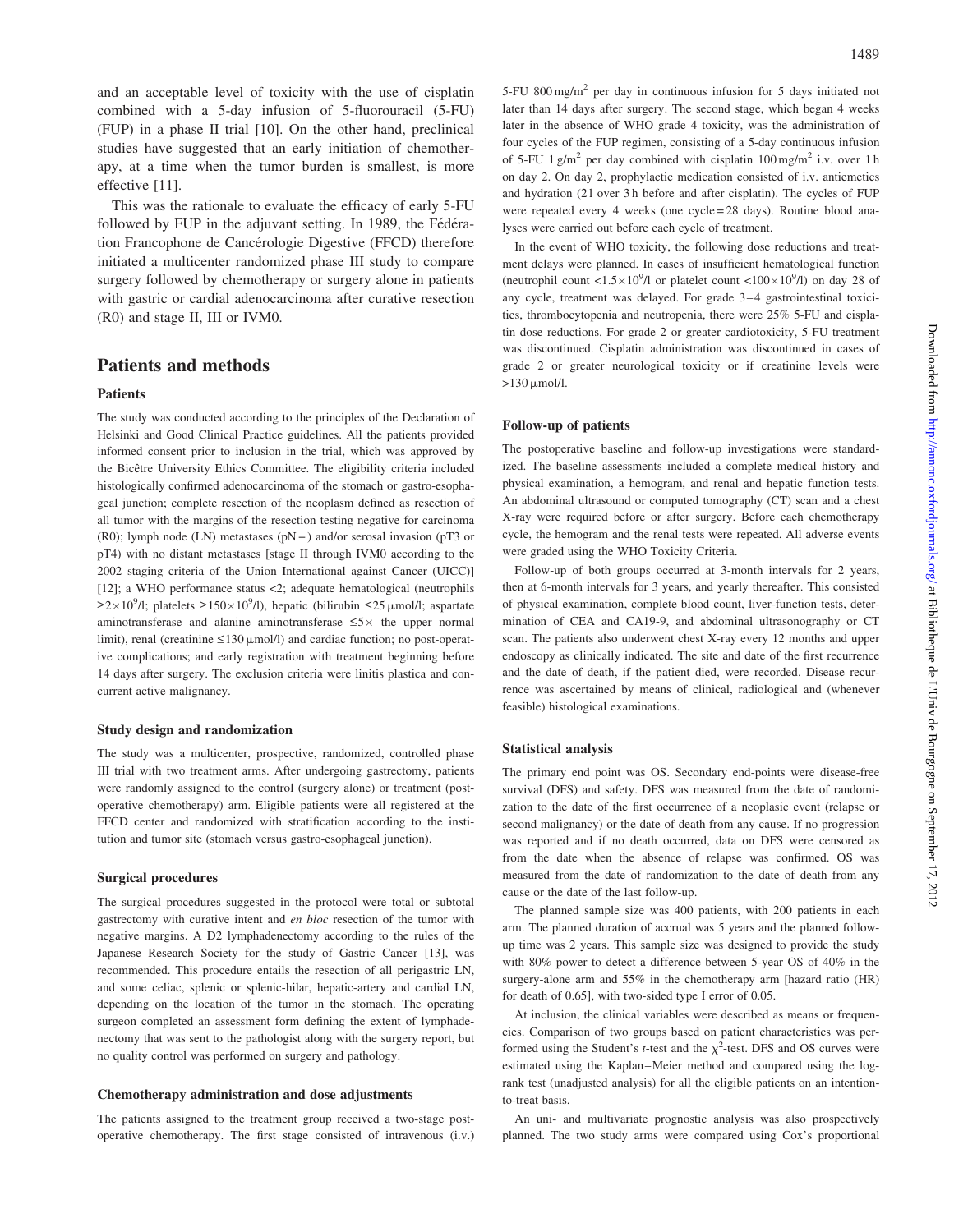hazards model with results reported as relative HR of death and relapse with corresponding 95% confidence interval (CI) and P value. The following covariates were included in a multivariate analysis: age, gender and all clinical variables significant at  $P < 0.15$  in the univariate analysis. Adjustment was routinely performed on the investigator centers, the tumor site and the type of treatment attributed. At the end of the study, centers were defined according to the number of patients included by institution: large if 20 or more patients, medium if six to 19 patients and small if five or less patients. For each end point considered, a joint test of the interaction terms in the final Cox's model was carried out. The main prognostic factors were categorized as follows: pT1 or pT2 versus pT3 or pT4; invaded/removed LN ratio  $\leq 0.3$  versus LN ratio  $> 0.3$ ; gastro-esophageal junction versus whole stomach; centers: large versus small and large versus medium. N0 cases were too limited to be considered as a separate category, and were therefore grouped with LN ratio  $\leq 0.3$  cases.

Owing to low recruitment 7 years after the start of the study, the data monitoring committee recommended to stop enrollment and to perform the final analysis, after a median follow-up of at least 7 years, in order to increase statistical power. The power of the final analysis performed with the reduced accrual was 47%.

# **Results**

## Patient characteristics

Between April 1989 and December 1997, 278 patients were randomized by 64 centers in France. Eighteen patients (6.5%) were considered ineligible: three had linitis plastica, two had

pT2-N0 stage tumor, two had a positive surgical margin, five had metastatic disease and six had missing data (Figure 1). Therefore, the analyses were carried out on an intention-totreat basis with the remaining 260 enrolled eligible patients (133 in the control arm and 127 in the chemotherapy arm).

The patient and tumor characteristics, summarized in Table 1, were similar between the two arms except for the extent of the cancer; the proportion of advanced tumors was higher in the chemotherapy arm than in the surgery-alone arm, with a different distribution between stages IIIA, IIIB and IV  $(P = 0.01)$ .

Most tumors were in the distal stomach. The tumor was located at the gastroesophageal junction in 15.8% of the patients. The patients were at high risk for recurrence; 77.3% had stage pT3 or pT4 tumors, 79.7% had LN metastases and more than one-third had invaded/removed LN ratio >0.3.

## Surgical procedures

Distribution of the surgical procedures across the two groups was well balanced (Table 1). Among 260 patients, only 70 (26.9%) underwent a formal D2 lymphadenectomy. A D0 lymphadenectomy was performed in 105 patients (40.4%), and at least D1 lymphadenectomy in the remaining patients (55.8%) (more than 15 LN removed). The median number of removed LN per patient was 18. The frequency of postoperative



Figure 1. Study flow chart.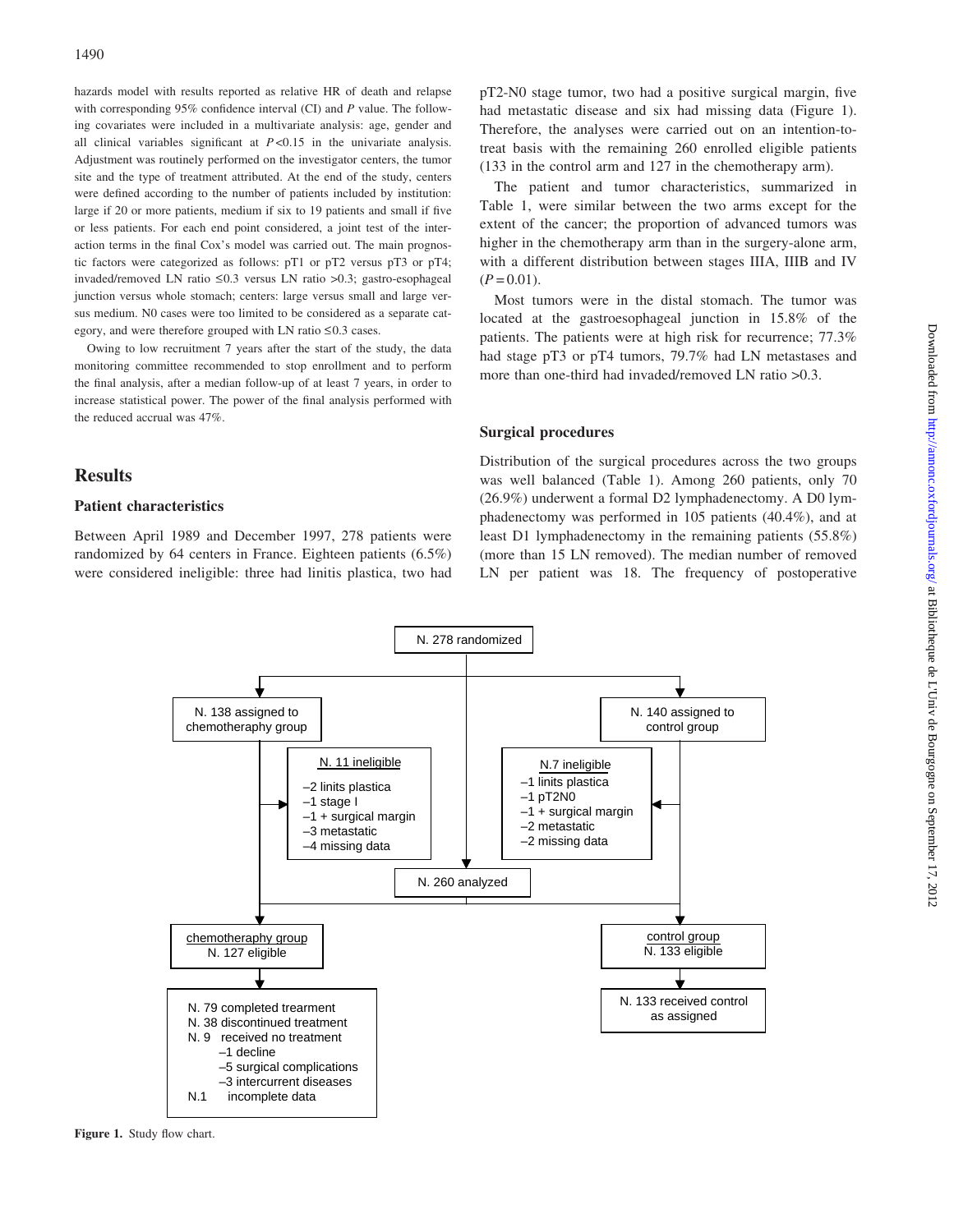|  | Table 1. Characteristics of the patients and the tumors |  |  |  |  |  |
|--|---------------------------------------------------------|--|--|--|--|--|
|--|---------------------------------------------------------|--|--|--|--|--|

| Characteristics           | Total $(n = 260)$ [n $(\%)$ ] | Surgery alone $(n=133)$ [n $(\%)$ ] | Chemotherapy $(n = 127)$ [n $(\%)$ ] | $\cal P$ |
|---------------------------|-------------------------------|-------------------------------------|--------------------------------------|----------|
| Sex                       |                               |                                     |                                      |          |
| Male                      | 186 (71.5)                    | 93 (69.9)                           | 93 (73.2)                            | 0.55     |
| Female                    | 74 (28.5)                     | 40(30.1)                            | 34 (26.8)                            |          |
| Age, years                |                               |                                     |                                      |          |
| Median (SE)               | 61.0(0.9)                     | 62.0(1.2)                           | 60.0(1.4)                            | 0.38     |
| Range                     | $31 - 83$                     | $31 - 83$                           | $32 - 82$                            |          |
| WHO performance status    |                               |                                     |                                      |          |
| $\boldsymbol{0}$          | 155 (59.6)                    | 79 (59.4)                           | 76 (59.8)                            | 0.46     |
| $\mathbf{1}$              | 95 (36.5)                     | 47 (35.3)                           | 48 (37.8)                            |          |
| $\sqrt{2}$                | 10(3.9)                       | 7(5.3)                              | 3(2.4)                               |          |
| Center (patients/center)  |                               |                                     |                                      |          |
| Large $(≥20)$             | 96 (36.9)                     | 48 (36.1)                           | 48 (37.8)                            | 0.83     |
| Medium $(6-19)$           | 65(25.0)                      | 32(24.1)                            | 33 (26.0)                            |          |
| Small $(\leq 5)$          | 99 (38.1)                     | 53 (39.8)                           | 46 (36.2)                            |          |
| Location of tumor         |                               |                                     |                                      |          |
| Cardia                    | 41(15.8)                      | 22(16.5)                            | 19(15.0)                             | 0.73     |
| Stomach                   | 219 (84.2)                    | 111 (83.5)                          | 108 (85.0)                           |          |
| Surgical procedures       |                               |                                     |                                      |          |
| Partial gastrectomy       | 93 (35.8)                     | 49 (36.8)                           | 44 (34.6)                            | 0.71     |
| Total gastrectomy         | 167(64.2)                     | 84 (63.2)                           | 83 (65.4)                            | 0.52     |
| Splenectomy               | 45 (17.3)                     | 25(18.8)                            | 20(15.7)                             | 0.91     |
| Pancreatectomy            | 24(9.2)                       | 12(9.0)                             | 12(9.4)                              |          |
| Macroscopic type          |                               |                                     |                                      |          |
| Infiltrative              | 111 (42.7)                    | 59 (44.4)                           | 52 (40.9)                            | 0.31     |
| Exophytic                 | 147 (56.5)                    | 72 (54.1)                           | 75 (59.1)                            |          |
| Unknown                   | 2(0.8)                        | 2(1.5)                              | 0(0.0)                               |          |
| Histology differentiation |                               |                                     |                                      |          |
| Well differentiated       | 124(47.7)                     | 62(46.6)                            | 62(48.8)                             | 0.95     |
| Poorly differentiated     | 62 (23.9)                     | 33 (24.8)                           | 29 (22.8)                            |          |
| Signet-ring cell          | 63(24.2)                      | 33(24.8)                            | 30(23.6)                             |          |
| Other                     | 11(4.2)                       | 5(3.8)                              | 6(4.7)                               |          |
| Depth of invasion         |                               |                                     |                                      |          |
| pT1 or pT2                | 59 (22.7)                     | 31(23.3)                            | 28(22.1)                             | 0.97     |
| pT3                       | 191 (73.4)                    | 97 (72.9)                           | 94 (74.0)                            |          |
| pT4                       | 10(3.9)                       | 5(3.8)                              | 5(3.9)                               |          |
| Extent of LN dissection   |                               |                                     |                                      |          |
| $\leq$ 15 LN removed      | 105(40.4)                     | 54 (40.6)                           | 51 (40.2)                            | 0.99     |
| $16-25$ LN removed        | 75 (28.9)                     | 38 (28.6)                           | 37(29.1)                             |          |
| $\geq$ 26 LN removed      | 70(26.9)                      | 36(27.1)                            | 34(26.8)                             |          |
| Unknown                   | 10(3.8)                       | 5(3.8)                              | 5(3.9)                               |          |
| Median (SE)               | 18(0.9)                       | 17.5(1.2)                           | 18(1.2)                              |          |
| No. of invaded LN (stage) |                               |                                     |                                      |          |
| $0$ ( $pN0$ )             | 43(16.5)                      | 23(17.3)                            | 20(15.8)                             | 0.14     |
| $1-6$ (pN1)               | 138(53.1)                     | 69 (51.9)                           | 69 (54.3)                            |          |
| $7-15$ (pN2)              | 48 (18.5)                     | 30(22.6)                            | 18 (14.2)                            |          |
| $>15$ (pN3)               | 21(8.1)                       | 6(4.5)                              | 15(11.8)                             |          |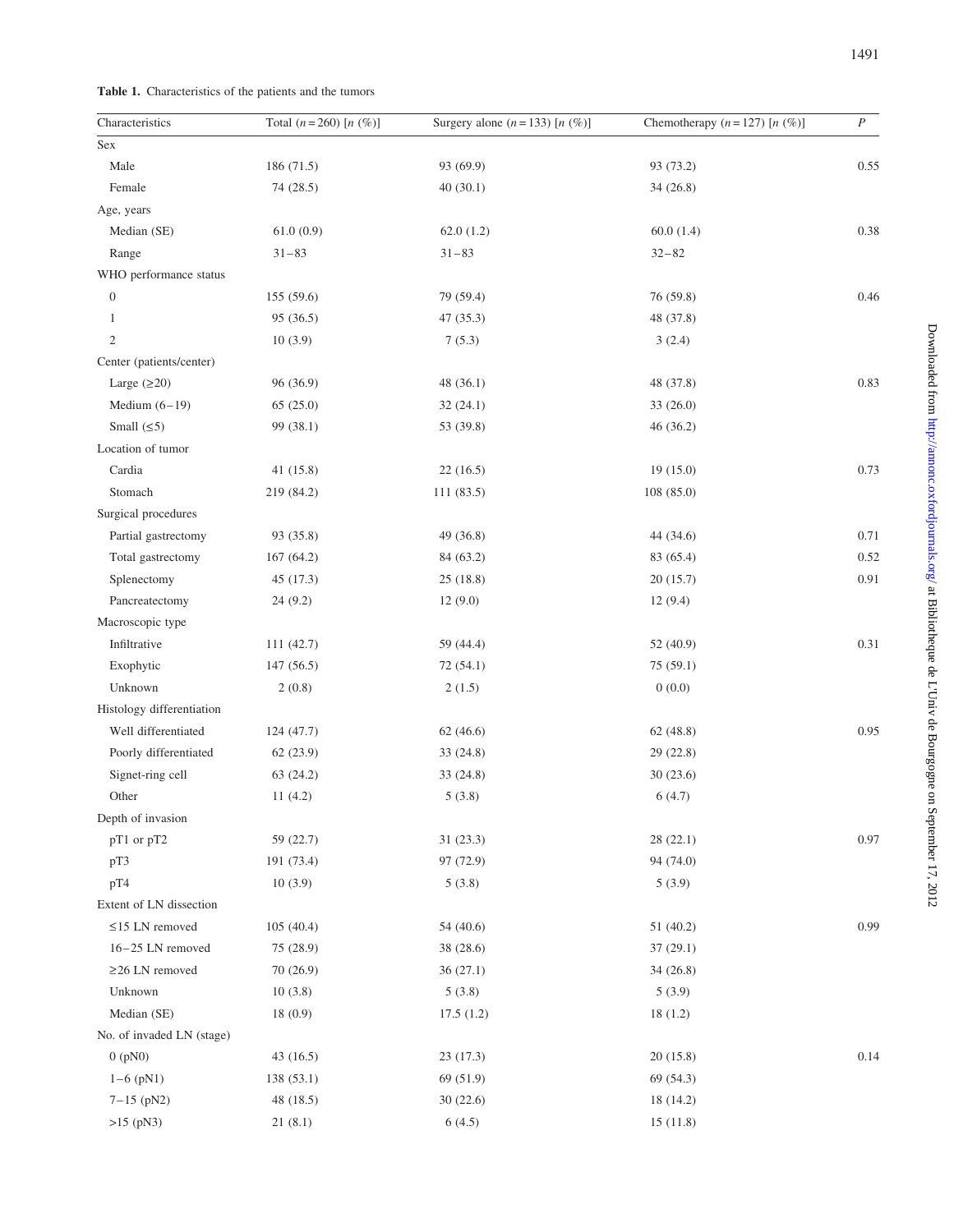Table 1. (Continued)

| Characteristics          | Total $(n=260)$ [n $(\%)$ ] | Surgery alone $(n=133)$ [n $(\%)$ ] | Chemotherapy $(n = 127)$ [n $(\%)$ ] | $\boldsymbol{P}$ |
|--------------------------|-----------------------------|-------------------------------------|--------------------------------------|------------------|
| Unknown                  | 10(3.8)                     | 5(3.8)                              | 5(3.9)                               |                  |
| Invaded/removed LN ratio |                             |                                     |                                      |                  |
| $0$ (pN0)                | 43(16.5)                    | 23(17.3)                            | 20(15.7)                             | 0.84             |
| $1 - 20\%$               | 87 (33.5)                   | 43(32.3)                            | 44 (34.7)                            |                  |
| $21 - 30\%$              | 28(10.8)                    | 17(12.8)                            | 11(8.7)                              |                  |
| $>30\%$                  | 92 (35.4)                   | 45(33.8)                            | 47(37.0)                             |                  |
| Unknown                  | 10(3.8)                     | 5(3.8)                              | 5(3.9)                               |                  |
| $UICC\, stagea$          |                             |                                     |                                      |                  |
| $\mathcal{I}$            | 91(35.0)                    | 48(36.1)                            | 43 (33.9)                            | 0.01             |
| <b>IIIA</b>              | 104(40.0)                   | 48(36.1)                            | 56 $(44.1)$                          |                  |
| IIIB                     | 33(12.7)                    | 24(18.0)                            | 9(7.1)                               |                  |
| IV                       | 29(11.1)                    | 10(7.5)                             | 19(15.0)                             |                  |
| Unknown                  | 3(1.2)                      | 3(2.3)                              | 0(0.0)                               |                  |

<sup>a</sup>Stages according to the sixth edition of the TNM classification manual (2002) [12].

SE, standard error; LN, lymph nodes; UICC, Union International against Cancer.

mortality was low: one death from pulmonary emboli occurred in each arm.

## OS and DFS

### Chemotherapy

Among the 127 patients allocated to the chemotherapy group, 79 (62.2%) completed treatment as planned and 38 (29.9%) stopped chemotherapy because of toxicity (24 patients after three or four cycles and 14 patients after one or two cycles); data were incomplete in one patient (0.8%). Patients received a median of four cycles (range one to five) of treatment. Nine patients (7.1%) did not receive chemotherapy for the following reasons: one declined, five had postoperative complications and three developed intercurrent diseases (Figure 1).

Chemotherapy was initiated, as required, before day 14 after resection in 95 patients (80.5%) and before day 7 in 16 patients (13.6%).

Considering the planned dose/intensity, only half the patients (62 patients; 48.8%) received more than 80% of the cumulative planned dose of chemotherapy, and the main reason for dose reduction was toxicity.

## **Toxicity**

Toxicities experienced during treatment are listed in Table 2. Gastrointestinal and hematological toxicities predominated. Grade 3–4 nausea/vomiting was experienced by 32.5% of the patients. The most common hematological toxic effect was neutropenia (27.4% of patients). Overall, one severe toxic episode (grade 3–4) was reported at least once in 55.6% of the patients.

One death occurred that was considered likely to be related to chemotherapy (sepsis complicating neutropenia).

The median follow-up time was 97.8 months [standard error (SE) 3.0]. One hundred and sixty-one patients (61.9%) were dead at the end point date of 31 December 2002. Figures 2 and 3 show the OS and DFS curves according to treatment arm. The 5 and 7-year OS rates were 41.9% (SE 4.3) and 34.9% (SE 4.4) in the control group versus  $46.6\%$  (SE 4.5) and  $44.6\%$  (SE 4.5) in the chemotherapy group  $(P = 0.22)$  (Figure 2). The median OS duration was, respectively, 42.1 months (SE 16.7) versus 44.8 months (SE 7.8). The 5- and 7-year DFS rates were 39.8% (SE 4.5) and 37.2% (SE 4.5) in the control group versus 47.6% (SE 4.6) and 43.2% (SE 4.8) in the chemotherapy group  $(P=0.19)$ (Figure 3). The median DFS duration was, respectively, 28.5 months (SE 16.3) versus 36.4 months (SE 7.8). Neither of these differences was statistically significant.

The site of first recurrence and the cause of death during the follow-up are shown in Table 3. In the relapsed patients, metastases were the most frequent (63.6%), whereas a locoregional recurrence occurred in 18.3% and both occurred in 18.3%. There was no difference in the pattern of recurrence among the two groups. Death was tumor-related in 75.6% of the patients in the surgery alone group and in 73.3% in the chemotherapy group.

Univariate analysis showed an association of OS with size of center  $(P=0.003)$ , histological differentiation  $(P=0.03)$ , tumor size  $(P=0.007)$ , type of gastrectomy  $(P=0.0001)$ , splenectomy  $(P=0.0001)$ , location of tumor  $(P=0.005)$ , tumor UICC stage  $(P=0.0001)$ , depth of invasion  $(P=0.0001)$ , number of invaded LN  $(P=0.0001)$  and invaded/removed LN ratio  $(P = 0.0001)$ . In contrast sex, age, WHO performance status, number of LN removed and period of inclusion (1989–1993 versus 1994–1997) did not significantly influence the OS.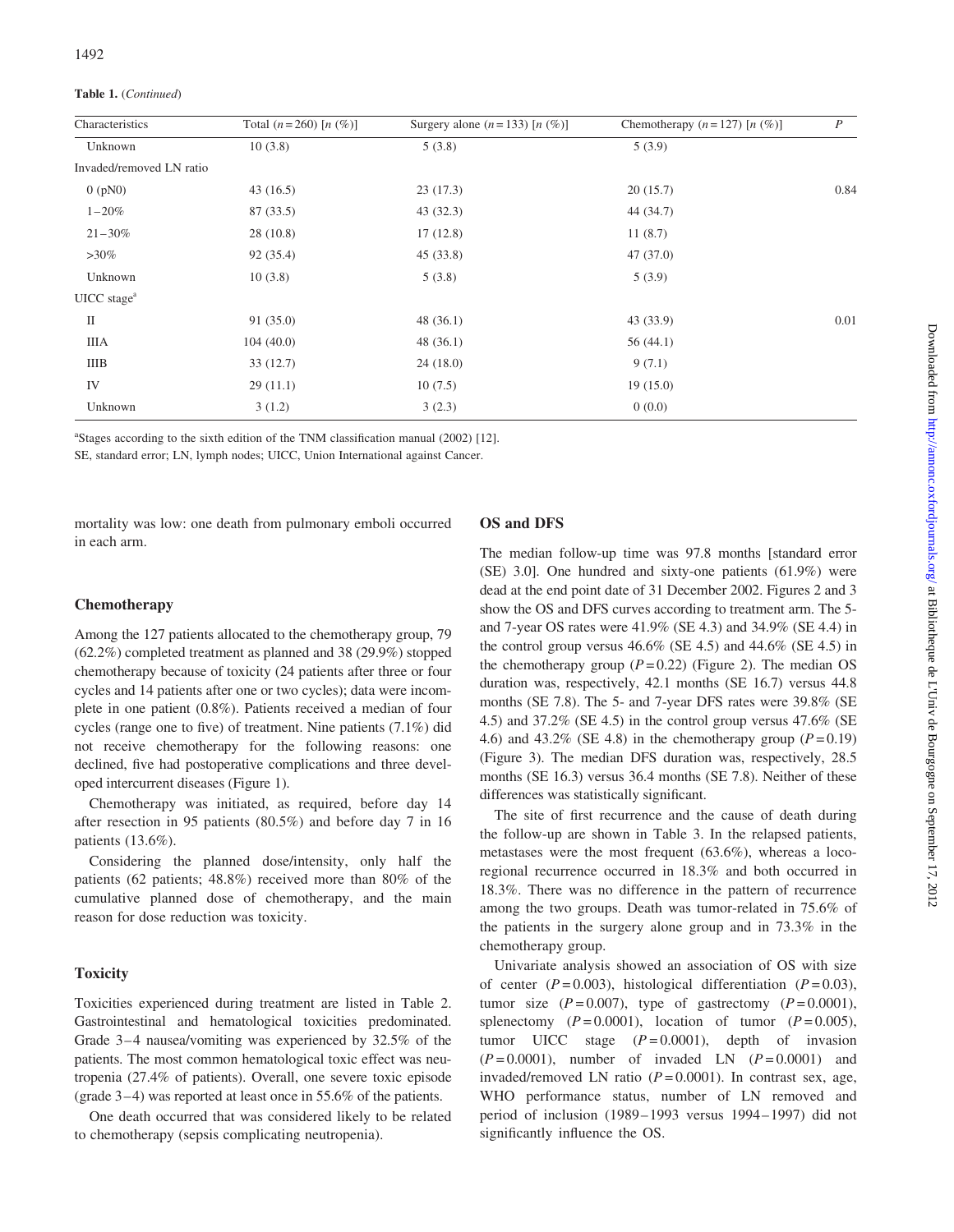| Toxicity           | % of patients       |                     |                     |                    |                  |                   |  |
|--------------------|---------------------|---------------------|---------------------|--------------------|------------------|-------------------|--|
|                    | Cycle 1 $(n = 117)$ | Cycle 2 $(n = 112)$ | Cycle 3 $(n = 103)$ | Cycle 4 $(n = 91)$ | Cycle 5 $(n=79)$ | Overall $(n=117)$ |  |
| Hematological      |                     |                     |                     |                    |                  |                   |  |
| Grade 1 or 2       | 15.4                | 27.7                | 26.2                | 31.9               | 25.0             | 35.0              |  |
| Grade 3 or 4       | 2.6                 | 13.4                | 17.5                | 12.1               | 5.0              | 27.4              |  |
| Nausea or vomiting |                     |                     |                     |                    |                  |                   |  |
| Grade 1 or 2       | 30.8                | 44.6                | 43.7                | 42.9               | 32.5             | 47.9              |  |
| Grade 3 or 4       | 6.8                 | 20.5                | 15.5                | 7.7                | 3.8              | 32.5              |  |
| Stomatitis         |                     |                     |                     |                    |                  |                   |  |
| Grade 1 or 2       | 10.3                | 14.3                | 17.5                | 6.6                | 2.5              | 17.1              |  |
| Grade 3 or 4       | 4.3                 | 9.8                 | 7.8                 | 4.4                | 1.3              | 18.8              |  |
| Cardiovascular     |                     |                     |                     |                    |                  |                   |  |
| Grade 1            | 0.0                 | 0.9                 | 1.0                 | 0.0                | 1.3              | 1.7               |  |
| Grade 2            | 0.0                 | 2.7                 | 1.9                 | 1.1                | 0.0              | 5.1               |  |
| Maximal toxicity   |                     |                     |                     |                    |                  |                   |  |
| Grade 1 or 2       | 38.5                | 47.3                | 43.7                | 46.2               | 50.0             | 35.9              |  |
| Grade 3 or 4       | 13.7                | 32.1                | 31.1                | 22.0               | 7.5              | 55.6              |  |
| Toxic deaths       |                     |                     |                     |                    |                  |                   |  |
| No.                |                     |                     | 1 <sup>a</sup>      |                    |                  | $\mathbf{1}$      |  |
| $\%$               |                     |                     | 1.0                 |                    |                  | 0.9               |  |

Table 2. Toxicity of chemotherapy (infusional 5-fluorouracil cycle 1 and 5- fluorouracil–cisplatin cycle 2–5) by patient according to WHO grade

<sup>a</sup>One patient died from sepsis complicating neutropenia.

The results of the Cox model are shown in Table 4. After adjustment, the Cox HR estimates for the treated patients compared with controls were 0.74 (95% CI 0.54–1.02;  $P = 0.063$ ) for OS and 0.70 (95% CI 0.51 – 0.97;  $P = 0.032$ ) for DFS. These figures indicate a relative risk reduction in the patients receiving adjuvant therapy of 26% for OS and 30% for DFS.

Of all subgroups analyzed, only patient categories that seemed to benefit more from adjuvant treatment were those

characterized by invaded/removed LN ratio >0.3. In the patients with invaded/removed LN ratio  $\leq 0.3$ , the 5-year OS rate was 61.1% in the treatment group and 59% in the control group; the corresponding figures for the patients with invaded/ removed LN ratio >0.3 were 25.4% and 14%. The Kaplan– Meier OS rate by LN ratio and treatment group are shown in Figure 4. However, the interaction test failed to yield significant results for either OS ( $P = 0.43$ ) or DFS ( $P = 0.35$ ).



Months after randomization

Figure 2. Overall survival according to treatment arm. The median overall survival times, log-rank test P value and hazard ratio in multivariate analysis are shown. CI, confidence interval.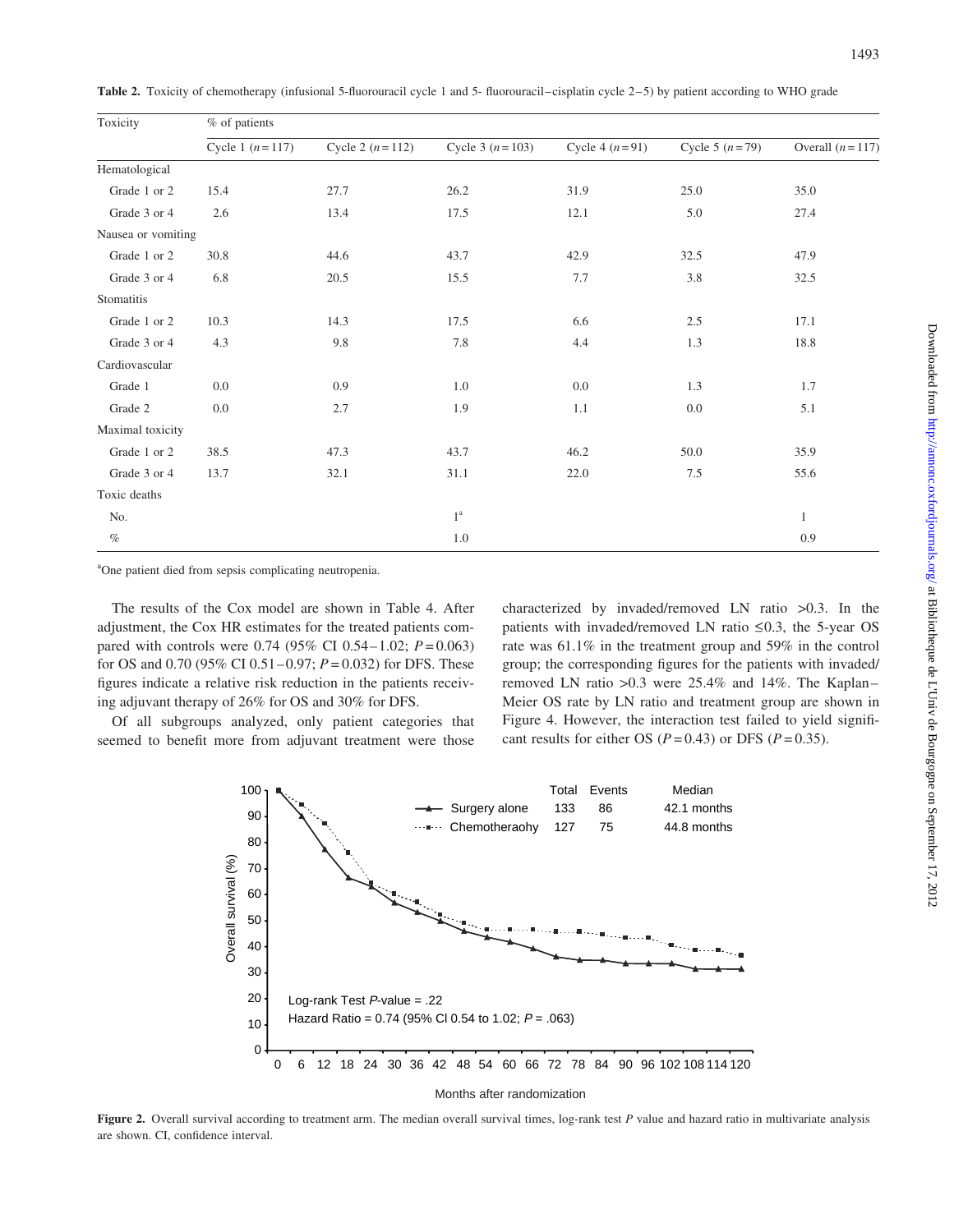

Figure 3. Disease-free survival according to treatment arm. The disease-free median survival times, log-rank test P value and hazard ratio in multivariate analysis are shown. CI, confidence interval.

## **Discussion**

This study indicates a relative risk reduction of 26% for death  $(P=0.063)$  and 30% for recurrence  $(P=0.032)$  in the patients receiving adjuvant therapy. In designing the present trial, we set an absolute 15% difference (40% versus 55%) in 5-year OS (relative risk reduction of 35%) between the arms as clinically significant. The number of patients finally enrolled was not sufficient to detect the planned difference; however, the long follow-up (median 8 years) and the longer duration of the recruitment than planned gave us the opportunity to perform an analysis with more mature data and higher power than when the results were reported in 2000 [14]. Fewer patients had to be enrolled to obtain the same number of events [7]. However, as the observed survival difference was smaller than that planned,

Table 3. Status at last follow-up and sites of recurrence

| Characteristics                   | Total<br>$(n=260)$<br>$[n \ (\%)]$ | Surgery<br>alone<br>$(n=133)$<br>$[n \ (\%)]$ | Chemotherapy<br>$(n=127)$<br>$[n \ (\%)]$ |
|-----------------------------------|------------------------------------|-----------------------------------------------|-------------------------------------------|
| Death                             | 161 (61.9)                         | 86 (64.7)                                     | 75 (59.1)                                 |
| Tumor-related <sup>a</sup>        | 120(74.5)                          | 65 (75.6)                                     | 55 (73.3)                                 |
| Surgery-related <sup>a</sup>      | 2(1.2)                             | 1(1.2)                                        | 1(1.3)                                    |
| Chemotherapy-related <sup>a</sup> | 1(0.6)                             |                                               | 1(1.3)                                    |
| Intercurrent disease <sup>a</sup> | 30(18.6)                           | 15 (17.4)                                     | 15(20.0)                                  |
| Second malignancy <sup>a</sup>    | 7(4.4)                             | 4(4.7)                                        | 3(4.0)                                    |
| Unknown cause <sup>a</sup>        | 1(0.6)                             | 1(1.2)                                        | 0(0.0)                                    |
| Site of first recurrence          |                                    |                                               |                                           |
| Locoregional <sup>b</sup>         | 22 (18.3)                          | 15(23.1)                                      | 7(12.7)                                   |
| Distant <sup>b</sup>              | 76 (63.3)                          | 39(60.0)                                      | 37 (67.3)                                 |
| <b>B</b> oth <sup>b</sup>         | 22(18.3)                           | 11(16.9)                                      | 11(20.0)                                  |

<sup>a</sup>Percentage related to number of deaths.

<sup>b</sup>Percentage related to number of tumor-related deaths.

the fact that the results of our study did not reach statistical significance for OS is therefore not surprising. An absolute 15% improvement in survival due to chemotherapy was clearly too ambitious.

Two other studies have also failed to demonstrate a significant efficacy of cisplatin-based adjuvant chemotherapy [15, 16]. The 5-year OS was 48% in the surgery-alone arm versus 52% in the chemotherapy arm in an Italian study [15], and 39% in both arms in another French study [16]. One result of our study was to demonstrate the feasibility of early postoperative systemic 5-FU, but required early registration could be an explanation for the insufficient recruitment.

The limited benefit may be related to an insufficient efficacy of FUP regimen, as was suggested by the low response rate reported in metastatic patients in a phase III trial [17] despite excellent results of earlier phase II studies [9, 10]. Another reason for the lack of efficacy may be the poor compliance due to the digestive toxicity of cisplatin. Indeed, a meta-analysis indicated a larger advantage of adjuvant chemotherapy for some subgroups of patients, when effective chemotherapeutic regimens with sufficient dose-intensity were used [18]. In our study only half of the patients received more than 80% of the cumulative planned dose of chemotherapy. The association of postoperative and chemotherapy side-effects was probably the main reason for this low compliance of treatment in gastrectomized patients [16].

This study suggests a small difference of at least 5% in OS and a role for chemotherapy in the prevention of recurrence. One early meta-analysis concluded that postoperative chemotherapy did not improve survival [8], whereas four more recent meta-analyses provided a marginal, but statistically significant, overall absolute risk reduction in 5-year OS between 3% and 5% (HR of death in the treated group ranging from  $0.72$  to  $0.84$ )  $[18-21]$ . The results should, however, be considered with caution, as meta-analyses of published literature tend to overestimate treatment effects. However, several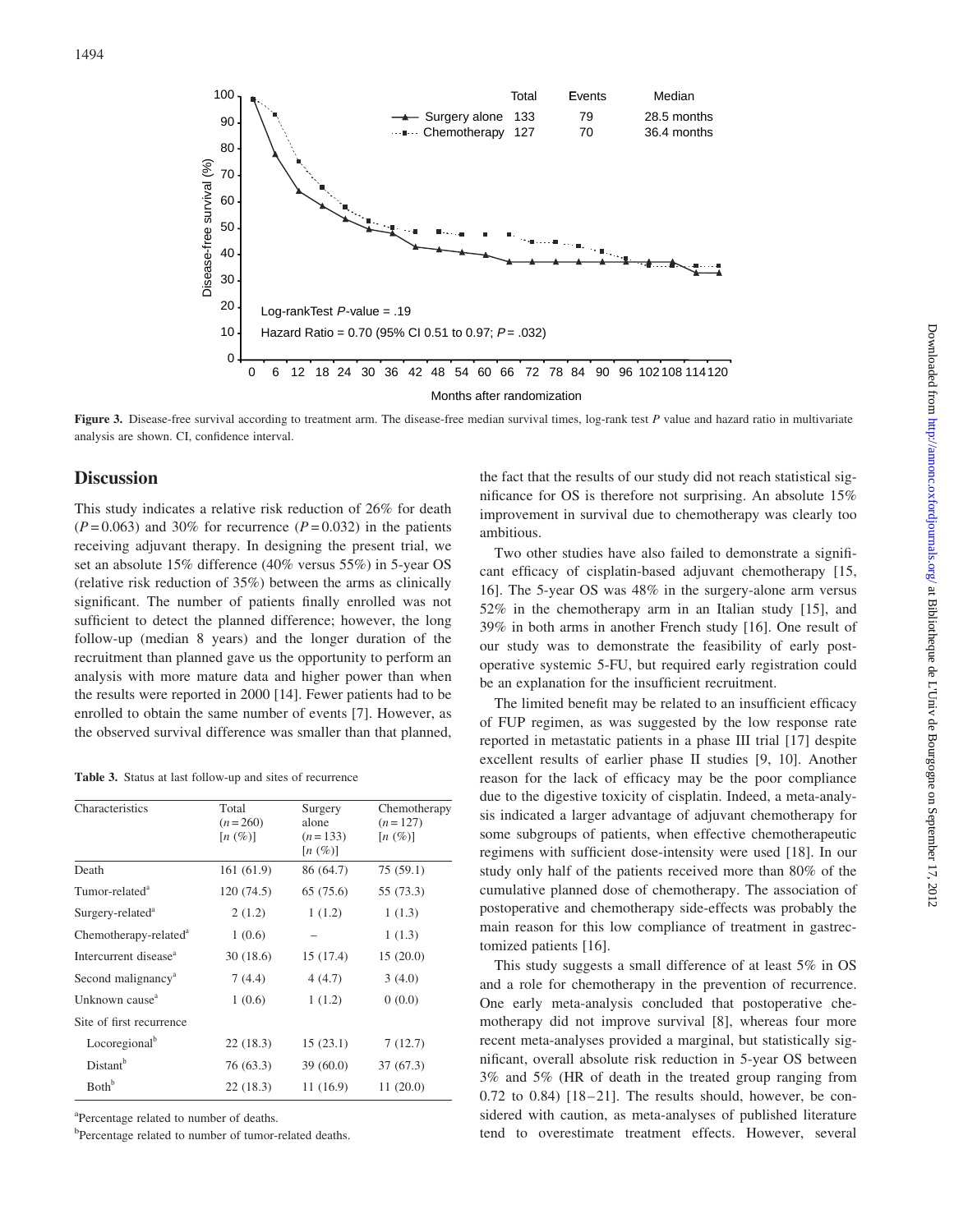| Factors                  | Reference categories | Hazard ratio | 95% CI        | $\boldsymbol{P}$ |
|--------------------------|----------------------|--------------|---------------|------------------|
| Overall survival         |                      |              |               |                  |
| Center size              | Medium/large         | 1.49         | $0.98 - 2.26$ | 0.06             |
|                          | Small/large          | 1.79         | $1.23 - 2.59$ | 0.002            |
| Location of tumor        | Cardia/stomach       | 1.42         | $0.95 - 2.13$ | 0.10             |
| Depth of invasion        | pT3-T4/pT1-T2        | 2.25         | $1.41 - 3.58$ | 0.0002           |
| Invaded/removed LN ratio | $>0.3/\leq 0.3$      | 2.98         | $2.16 - 4.10$ | 0.0001           |
| Treatment arm            | Chemotherapy/control | 0.74         | $0.54 - 1.02$ | 0.063            |
| Disease-free survival    |                      |              |               |                  |
| Center size              | Medium/large         | 1.60         | $1.04 - 2.46$ | 0.03             |
|                          | Small/large          | 1.89         | $1.29 - 2.79$ | 0.001            |
| Location of tumor        | Cardia/stomach       | 1.61         | $1.06 - 2.44$ | 0.03             |
| Depth of invasion        | pT3-T4/pT1-T2        | 2.46         | $1.51 - 4.00$ | 0.0001           |
| Invaded/removed LN ratio | $>0.3/\leq 0.3$      | 3.04         | $2.17 - 4.24$ | 0.0001           |
| Treatment arm            | Chemotherapy/control | 0.70         | $0.51 - 0.97$ | 0.032            |

LN, lymph node; CI, confidence interval.



Figure 4. Overall survival by invaded/removed LN ratio (>0.3 and  $\leq$ 0.3) according to treatment arm. The median overall survival times and interaction test P value are shown. LN, lymph nodes.

studies published recently, and therefore not included in metaanalyses, also suggested a moderate improvement of  $\sim$  5% in patients receiving different postoperative chemotherapy [15, 22, 23], although only one showed a significant effect [22]. Nevertheless, the positive effect of this study could be debatable given that median OS duration in the surgery alone group was 18 months [22].

The present trial was not designed specifically to consider subgroups; however, a multivariate prognostic analysis was carried out in order to assess whether patients might receive different benefits from adjuvant therapy. As in previously reported series [24–29], our multivariate analysis confirmed that main independent poor prognostic factor was the high

invaded/removed LN ratio  $(P=0.0001)$ . This factor was of greater prognostic value than the TNM/UICC staging system [12], as it avoided the stage migration phenomenon; it should be incorporated in stratification factors of future trials. Our study suggested that the LN ratio cut-offs were  $\leq 0.3$  and  $> 0.3$ , with significant differences in the prognosis of these two classes of patients. By comparison, other studies have selected different cut-offs for the LN ratio of 0.1 [24, 25], 0.2 [26, 27], 0.25 [24, 25, 28, 29], 0.5 [28] or/and 0.6 [25]. However, this result must be interpreted with caution, given the fact that 40% of patients had less that 15 LN removed, the chance of missing invaded LN increased. The influence of size of centers in term of recruitment also appeared important, reflecting, at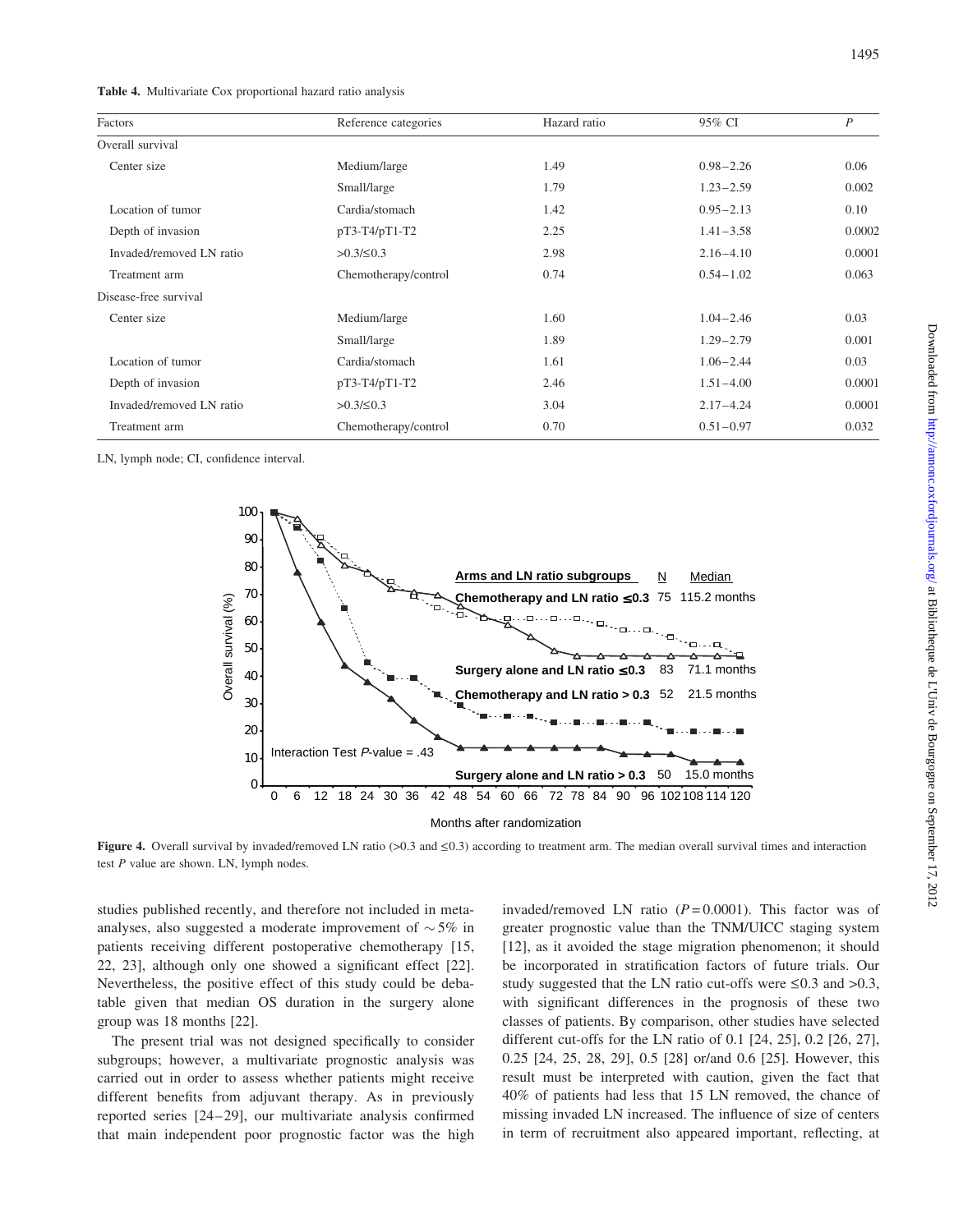least in part, the favorable impact of experienced surgical teams.

Analysis of interaction between prognostic covariates and adjuvant treatment showed no significant difference. In an exploratory analysis, the only subgroup with a trend to benefit from chemotherapy was the LN ratio >0.3 group: the 5-year OS of the patients treated with chemotherapy was comparatively better than that of the control patients (25% versus 14%). This result must be interpreted with caution, because it is based on an a posteriori analysis of a subgroup of approximately one-third of patients. Bajetta et al. [15] also indicated a favorable trend in the more than six LN invaded subgroup. These results in fact provide a rationale for testing chemotherapy in these subgroups in future studies or meta-analyses.

The interest of many different approaches has been recently suggested. The first has been the demonstration of the efficacy of postoperative chemotherapy with 5-FU and leucovorin combined with radiotherapy reported by a large US Intergroup study [5]. This trial has been the subject of debate, because surgical undertreatment may possibly have undermined survival results [30]. The proportion of patients with more than 15 LN removed was slightly greater in our study than in US Intergroup [5] (56% versus 46%); in population-based studies, this rate was only  $\sim$  20% [2, 3]. In a US trial, the 3-year OS was 41% for the control group [5], which is inferior compared with 53% reported in our study. The second approach was the pre- and postoperative use of active chemotherapy. The preliminary results of a phase III perioperative chemotherapy clinical trial using epirubicin, cisplatin and 5-FU (ECF) demonstrated a statistically significant improvement in DFS and a potential improvement in OS [31]. Considering the promising results of phase II studies [32–34], preoperative radiochemotherapy also seems an attractive option. Otherwise, the promising efficacy of several newer drug-based combination such as docetaxel– cisplatin–5-FU [35, 36], docetaxel–5-FU [37], irinotecan– 5-FU [38, 39] or oxaliplatin–capecitabine–epirubicine [40] supports their evaluation in the adjuvant setting.

In conclusion, although an improvement of 5% in 5-year survival was shown in our study, this result failed to reach statistical significance. Therefore, our highly toxic regimen of adjuvant chemotherapy cannot be recommended as adjuvant treatment for patients with resected gastric cancer. These limited survival advantages are considered to be of clinical relevance in other cancers, i.e. breast or colorectal cancers, but should be balanced against the toxicities [7]. Future trials should investigate more effective and less toxic strategies with new drugs or targeted biotherapies, combined with radiotherapy, in different settings, including neo-adjuvant and adjuvant. Furthermore, ongoing research in the field of molecular markers could permit more tailored treatment and the identification of patients who are more likely to benefit from treatment [41].

# Acknowledgements

We thank R. Medeiros (Rouen) (editorial assistance), and F. Masskouri and C. Girault (monitoring). The FFCD was partly supported by grants from the Ligue Nationale Contre le

Cancer and the Association pour la Recherche Contre le Cancer for this trial. We thank the following physicians for their participation to this study: B. Bacle (Grenoble), C. Baldit (Libourne), J. C. Barbare (Compiègne), D. Baudet-Klepping (Chalon sur Saône), G. Bommelaer (Clermont-Ferrand), A. Ben Bouali (Angers), A. Bental (Abbeville), P. Bergerault (Vannes), H. Bertrand (Cherbourg), A. Blanchi (Le Mans), M. Blasquez (Bry sur Marne), C. Bognel (Bry sur Marne), J. F. Bosset (Besançon), G. Brossard (Villeneuve sur Lot), A. Calazel-Benque (Toulouse), F. Caroli-Bosc (Nice), M. Charbit (Levallois), A. Charlier (Bry sur Marne), J. Charneau (Boulogne sur Mer), M. C. Clavero-Fabri (Briis sous Forges), C. E. Comte (Privas), T. Conroy (Nancy), Y. Courouble (Beauvais), N. Delas (Montfermeil), P. Delasalle (Grasse), J. F. Delattre (Reims), R. De Montgolfier (Chambéry), E. Dorval (Tours), P. Dubois (Angers), C. Ducerf (Lyon), J. P. Etienne (Paris), E. François (Nice), J. M. Fabre (Montpellier), J. P. Fauchart (Charleville Mézières), E. Gamelin (Angers), P. Geoffroy (Epernay), M. Gignoux (Caen), D. Goldfain (Dreux), P. Goudet (Dijon), H. Gouerou (Brest), J. Kammerer (Sens), H. Lacroix (Nantes), J. Lagrange (Nice), D. Larregain (Bayonne), P. Lasser (Villejuif), J.L. Legoux (Orléans), P. A. Lehur (Nantes), R. Mackiewicz (Valence), G. Mantion (Besançon), E. Maringe (Beaune), S. Mathieu (Clermont-Ferrand), C. Maurel (Vannes), L. Morand (Levallois), P. Novello (Saint Denis), H. Orfeuvre (Bourg en Bresse), P. Orsoni (Marseille), B. Paillot (Rouen), J. P. Palot (Reims), R. Parc (Paris), A. Phan Quang (Tonnerre), P. Pienkowski (Montauban), P. Rat (Dijon), J. P. Ramain (Blois), M. Reville (Metz), F. Riot (Dijon), J. P. Sales (Paris), D. Schmitz (Forbach), C. Stampfli (Laval), R. Terme (Bordeaux), P. Tenière (Rouen), B. Tissot (Agen) and J. Toumieux-Padrines (Châteauroux).

## References

- 1. Parkin DM, Whelan SL, Ferlay J et al. Cancer Incidence in Five Continents, Vol. VIII. Lyon: IARC 2002.
- 2. Hundahl S, Phillips J, Menck H. The National Cancer Data Base Report on poor survival of U.S. gastric carcinoma patients treated with gastrectomy: Fifth Edition American Joint Committee on Cancer staging, proximal disease, and the 'different disease' hypothesis. Cancer 2000; 88: 921–932.
- 3. Msika S, Benhamiche AM, Jouve JL et al. Prognostic factors after curative resection for gastric cancer. A population-based study. Eur J Cancer 2000; 36: 390–396.
- 4. Fayçal J, Bessaguet C, Nousbaum JB et al. Epidemiology and long term survival of gastric carcinoma in the French area of Finistere between 1984 and 1995. Gastroenterol Clin Biol 2005; 29: 23–32.
- 5. Macdonald JS, Smalley SR, Benedetti J et al. Chemoradiotherapy after surgery compared with surgery alone for adenocarcinoma of the stomach or gastroesophageal junction. N Engl J Med 2001; 345: 725–730.
- 6. Shimada K, Ajani JA. Adjuvant therapy for gastric carcinoma patients in the past 15 years. Cancer 1999; 86: 1657–1668.
- 7. Roth AD. Curative treatment of gastric cancer: towards a multidisciplinary approach? Crit Rev Oncol Hematol 2003; 46: 59–100.
- 8. Hermans J, Bonenkamp JJ, Boon MC et al. Adjuvant therapy after curative resection for gastric cancer: meta-analysis of randomized trials. J Clin Oncol 1993; 11: 1441–1447.